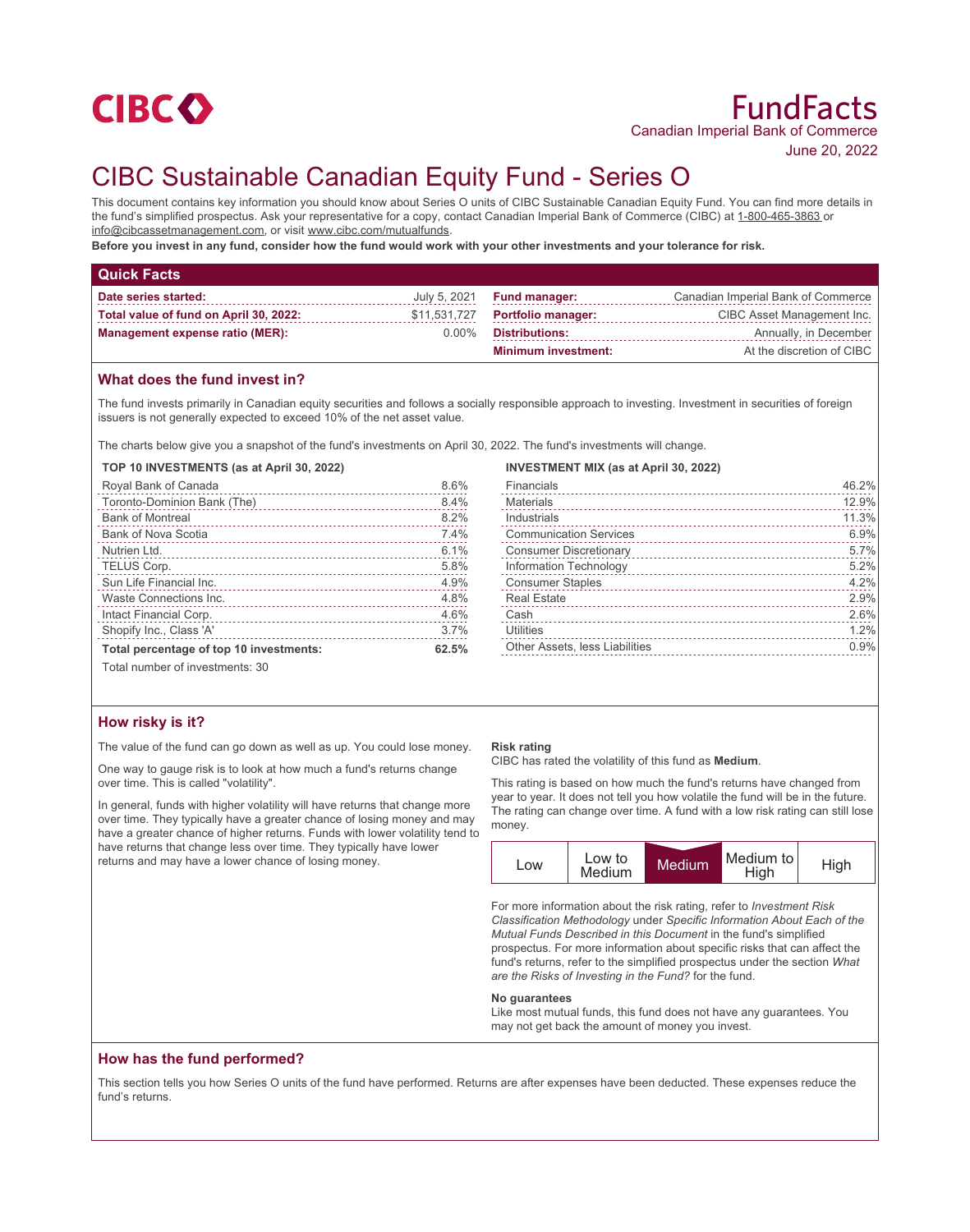#### **YEAR-BY-YEAR RETURNS**

This section tells you how Series O units of the fund have performed in past calendar years. However, this information is not available because the fund has not yet completed a calendar year.

#### **BEST AND WORST 3-MONTH RETURNS**

This section shows the best and worst returns for Series O units of the fund in a 3-month period. However, this information is not available because the fund has not yet completed a calendar year.

### **AVERAGE RETURN**

This section shows the value and annual compounded rate of return of a hypothetical \$1,000 investment in Series O units of the fund. However, this information is not available because the fund has not yet completed 12 consecutive months.

| Who is this fund for?                                                                                                                                                                                  | A word about tax                                                                                                                                                                                                                                                                                     |
|--------------------------------------------------------------------------------------------------------------------------------------------------------------------------------------------------------|------------------------------------------------------------------------------------------------------------------------------------------------------------------------------------------------------------------------------------------------------------------------------------------------------|
| Investors who:<br>• want a fund with a socially responsible approach to investing;<br>• are seeking long-term growth through capital appreciation; and<br>• are investing for the medium to long term. | In general, you will have to pay income tax on any money you make on a<br>fund. How much you pay depends on the tax laws where you live and<br>whether or not you hold the fund in a registered plan such as a<br>Registered Retirement Savings Plan (RRSP) or a Tax-Free Savings<br>Account (TFSA). |
|                                                                                                                                                                                                        | Keep in mind that if you hold your fund in a non-registered plan, fund<br>distributions are included in your taxable income, whether you receive<br>them in cash or have them reinvested.                                                                                                            |

# **How much does it cost?**

The following tables show the fees and expenses you could pay to buy, own, and sell Series O units of the fund. The fees and expenses - including any commissions - can vary among series of a fund and among funds. Higher commissions can influence representatives to recommend one investment over another. Ask about other funds and investments that may be suitable for you at a lower cost.

#### **1. SALES CHARGES**

There are no sales charges payable when you buy, switch, or sell Series O units of the fund.

# **2. FUND EXPENSES**

You don't pay these expenses directly. They affect you because they reduce the fund's returns.

As at December 31, 2021, the expenses for Series O units of the fund were 0.11% of its value. This equals \$1.10 for every \$1,000 invested.

|                                                                                                                                                                                      | Annual rate<br>(as a % of the fund's value) |
|--------------------------------------------------------------------------------------------------------------------------------------------------------------------------------------|---------------------------------------------|
| Management expense ratio (MER)<br>This is the total of the fund's operating expenses for Series O units of the fund. No management fees are charged in<br>respect of Series O units. | $0.00\%$                                    |
| Trading expense ratio (TER)<br>These are the fund's trading costs.                                                                                                                   | $0.11\%$                                    |
| <b>Fund expenses</b>                                                                                                                                                                 | 0.11%                                       |

#### **More about the trailing commission**

No trailing commission is paid in respect of Series O units.